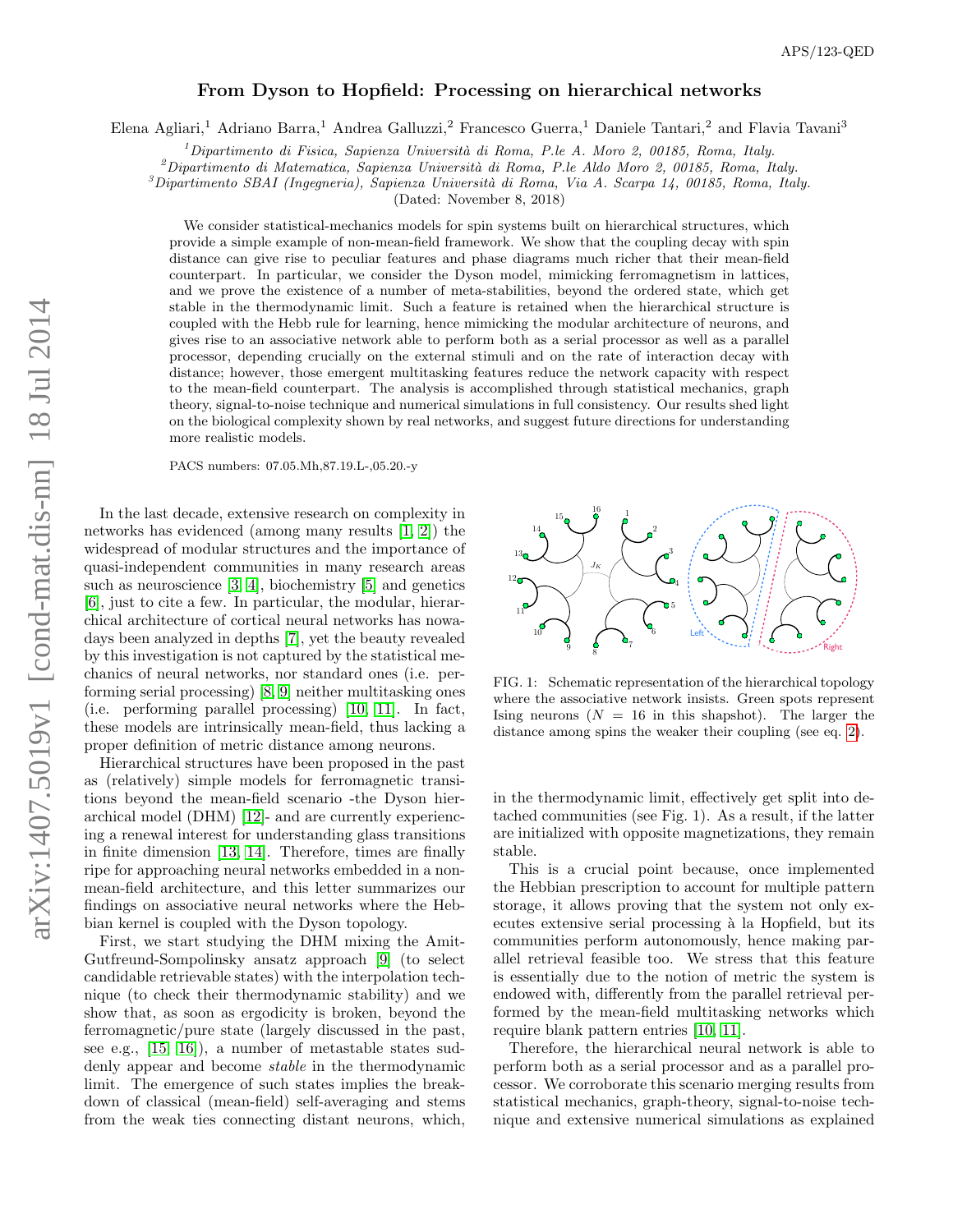hereafter.

In the DHM the mutual interaction between  $2^{k+1}$  Ising spins  $\sigma_i = \pm 1$ , with  $i = 1, ..., 2^{k+1}$ , is described by the following Hamiltonian defined recursively as

<span id="page-1-1"></span>
$$
H_{k+1}(\vec{\sigma}) = H_k(\vec{\sigma_1}) + H_k(\vec{\sigma_2}) - \frac{J}{2^{2\rho(k+1)}} \sum_{i < j=1}^{2^{k+1}} \sigma_i \sigma_j,\qquad(1)
$$

where  $J > 0$  and  $\rho \in ]1/2, 1[$  tune the interaction strength,  $\vec{\sigma_1} \equiv {\sigma_i}_{1 \leq i \leq 2^k}$ ,  $\vec{\sigma_2} \equiv {\sigma_j}_{2^k+1 \leq j \leq 2^{k+1}}$  and  $H_0(\vec{\sigma}) = 0$ . This model is explicitly non-mean-field as we implicitly introduced a distance: Two spins  $i$  and  $j$  turn out to be at distance  $d_{ij} = d$  if, along the recursive construction, they first get connected at the  $d$ -th iteration; of course  $d$ ranges in  $[1, k]$  (see also Fig. 1). It is possible to re-write the Hamiltonian [\(1\)](#page-1-1) straightforwardly in terms of  $d_{ij}$  as  $H_{k+1}(\vec{\sigma}) = -\sum_{i < j} J_{ij}\sigma_i\sigma_j$ , being

<span id="page-1-0"></span>
$$
J_{ij} = \sum_{l=d_{ij}}^{k} \left(\frac{J}{2^{2\rho l}}\right) = J(d_{ij}, k, \rho) = J \frac{4^{\rho - d_{ij}\rho} - 4^{-(k+1)\rho}}{4^{\rho} - 1}.
$$
\n(2)

Set the noise level  $\beta = 1/T$  in proper units, we are interested in an explicit expression of the infinite volume limit of the mathematical pressure  $\alpha(\beta, J, \rho) = -\beta f(\beta, J, \rho),$ (where  $f$  is the free energy) defined as

<span id="page-1-2"></span>
$$
\alpha(\beta, J, \rho) = \lim_{k \to \infty} \frac{1}{2^{k+1}} \log \sum_{\vec{\sigma}} \exp[-\beta H_{k+1}(\vec{\sigma}) + h \sum_{i=1}^{2^{k+1}} \sigma_i],
$$

whose maxima correspond to equilibrium states. In particular, we want to find such extremal points with respect to the global magnetization  $m_{k+1} = \frac{1}{2^{k+1}} \sum_{i=1}^{2^{k+1}}$  $\frac{z}{i}$   $\sigma_i$  and the set of k magnetizations  $\vec{m}_1, ..., \vec{m}_k$ , which quantify the state of each community, level by level; the two magnetizations related to the two largest communities (see Fig.1) read off as

$$
m_k^{(1)} = m_{\text{left}} = \frac{1}{2^k} \sum_{i=1}^{2^k} \sigma_i, \quad m_k^{(2)} = m_{\text{right}} = \frac{1}{2^k} \sum_{i=2^k+1}^{2^{k+1}} \sigma_i.
$$

We approach the investigation of the DHM metastabilities exploiting the interpolative technology introduced in [\[14\]](#page-4-4), that allows obtaining bounds beyond the mean-field paradigm (as fluctuations are not completely discarded). This procedure returns the following expression for the pure ferromagnetic (i.e.,  $m_{\text{left}} = m_{\text{right}} = m$ ) pressure (see [\[14,](#page-4-4) [18\]](#page-4-7) for details)

$$
\alpha(\beta, J, \rho) \ge \sup_m \left\{ \log 2 + \log \cosh[\beta(h + JmC_{2\rho})] - \frac{\beta Jm^2}{2} C_{2\rho} \right\},\tag{3}
$$

where  $C_y = \frac{2^y}{(2^y-1)(2^y-2)}$ . However, let us suppose that the two main communities (left and right) display different magnetizations  $m_{\text{left}} = m_1$  and  $m_{\text{right}} = m_2$ : formula [\(3\)](#page-1-2), implicity derived within the ansatz of pure ferromagnetic state, can therefore be generalized within



FIG. 2: Left panel: Sketch of ferromagnetic and mixed free energy minima for the DHM at finite size and in the thermodynamic limit. Right panel: Representation of the eigenstates of T for a system with  $k = 6$  and  $\rho = 0.75$ . Each column represents a different eigenstate, eigenstates pertaining to the same degenerate eigenvalue are highlighted. Different colors represent different entries in the eigenstate, as shown by the colormap on the right.

the ansatz of mixed state (i.e.,  $m_{\text{left}} = -m_{\text{right}}$ ) as

$$
\alpha(\beta, J, \rho) \ge \sup_{m_1, m_2} \left\{ \ln 2 - \frac{\beta J}{2} C_{2\rho} \left( \frac{m_1^2 + m_2^2}{2} \right) + \frac{1}{2} [L(\beta m_1 C_{2\rho}) + L(\beta m_2 C_{2\rho})] \right\},\
$$

where  $L(x) = \ln \cosh(x)$  (of course, posing  $m_1 = m_2 =$  $m$ , we recover the former bound). Requiring thermodynamic stability we obtain the following self-consistencies

$$
m_{1,2} = \tanh[h + \beta J m_{1,2} C_{2\rho}],\tag{4}
$$

whose solution is successfully compared with data from Monte Carlo (MC) simulations in Fig. 3.

As can be derived from Eq. [1,](#page-1-1) the meta-stable mixed/parallel state and the stable ferromagnetic/serial state display an (intensive) energy gap  $\Delta E \propto$  $1/2^{(k+1)(2\rho-1)}$  hence, while thermodynamics is dominated by the ferromagnetic/serial behavior, for  $k \to \infty$ both the states become stable (see Fig. 2) sharing the same intensive free-energy. This can be easily confirmed by the stability analysis, as the Hessian of  $\alpha(\beta, J, \rho)$ actually depends on  $m_1^2$  and on  $m_2^2$  only [\[18\]](#page-4-7) hence, as the paramagnetic solution becomes unstable, both the ferromagnetic/serial (i.e.  $m_{\text{left}} = m_{\text{right}}$ ) and the mixed/parallel, (i.e.  $m_{\text{left}} = -m_{\text{right}}$ ) solutions appear. This point can be further understood by a graphtheoretical approach. The DHM can be looked at as a ferromagnet embedded in a fully-connected topology, where the link connecting two arbitrary nodes  $i$  and j, displays a weight  $J_{ij}$  decaying with the distance between  $i$  and  $j$ , and defined according to a suitable metric (e.g., the one based on recursion described above or the 2-adic metric  $\tilde{d}_{ij} = 2^{-\text{ord}_2(i-j)}$ , in such a way that  $J_{ij} \sim \tilde{d}_{ij}^{-2\rho}$  [\[18\]](#page-4-7)). This structure exhibits a high degree of modularity and of clustering [\[18\]](#page-4-7). Moreover, the set of nodes is countable and weights are finite, i.e.  $J_{\min} = 4^{-(k+1)\rho} \le J_{ij} \le J_{\max} = (1 - 4^{-(k+1)\rho})/(4^{\rho} - 1),$ thus, upon proper normalization of weights  $J_{ij} \rightarrow T_{ij}$  $J_{ij}/w_i$ , where  $w_i = \sum_j J_{ij}$ , the graph describes a Markov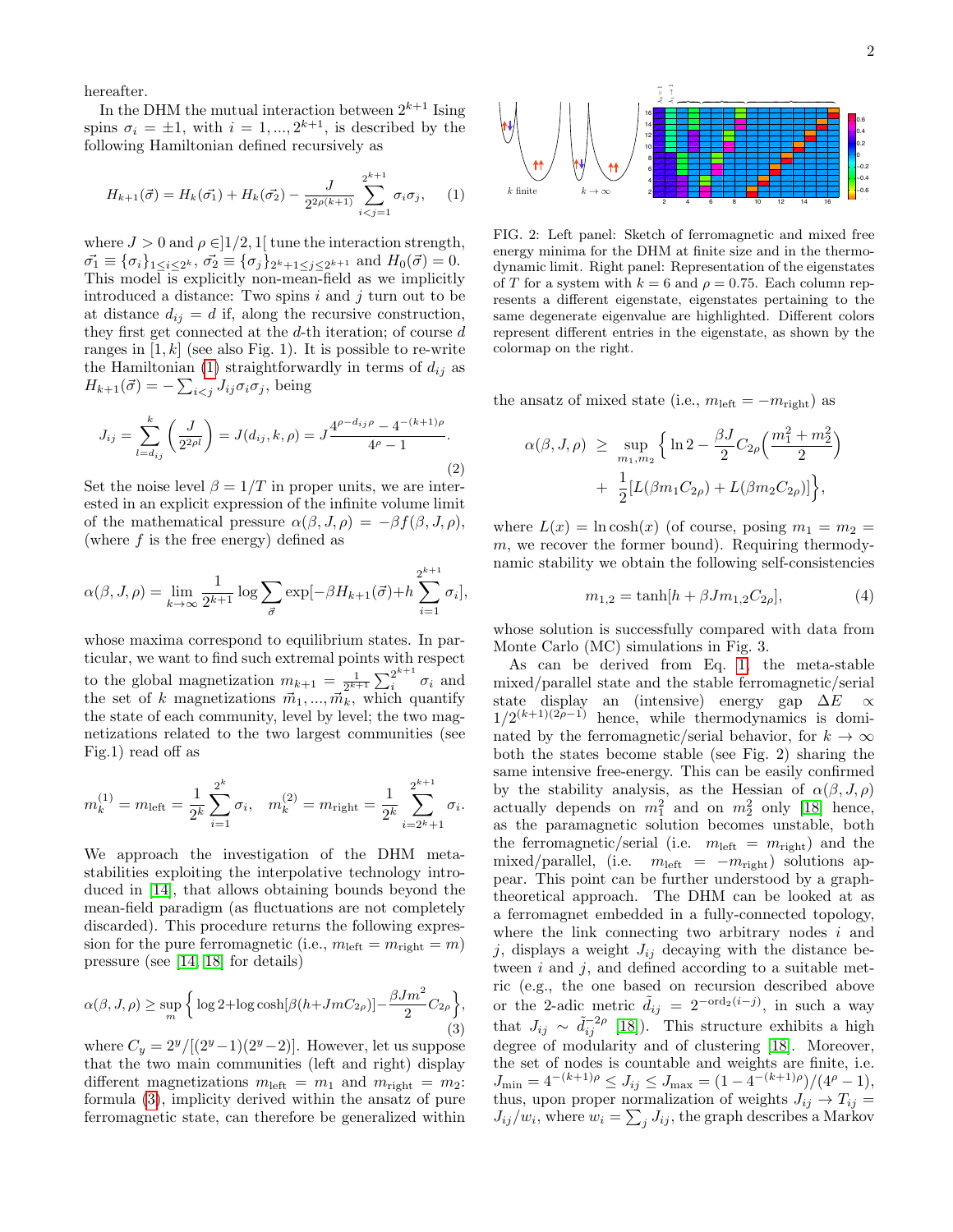

FIG. 3: Panels a and b: Magnetizations obtained via MC simulations of the DHM for different sizes (main figure) and comparison with theoretical curves given by Eq. 4 (insets). Notice that the spontaneous switch between serial and parallel state in panel b is a finite-size effect. Lower panels: Mattis magnetizations obtained via MC simulations of the HHM (main figures) and comparison with theoretical curves given by Eq. [12](#page-3-9) (insets) for  $p = 2$  (panel c) and for  $p = 4$  (panel d). The noise level in analytical results was rescaled to collapse  $\beta_c^{-1}$  with the one numerically estimated via Binder cumulants.

chain, where each node represents a state and  $T$  is the transition matrix [\[17\]](#page-4-8). The evolution of the random process is therefore provided by the master equation  $p(t + 1) = T p(t) \rightarrow \dot{p}(t) = T p(t) - p(t)$ , whose stationary distribution, referred to as  $\pi$ , satisfies  $\pi = T\pi$ , that is,  $\pi$  coincides with the eigenvector  $\phi_{\lambda_0}$  of T corresponding to eigenvalue  $\lambda_0 = 1$  (that is just the Perron-Frobenius eigenvalue of  $T$ ) and it is uniformly distributed as  $\pi = e/2^{(k+1)/2}$ . Moreover, the second-largest eigenvalue  $\lambda_1$ , and the related eigenstate are, respectively

$$
\lambda_1 = \sum_{j=1}^{2^k} T_{1j} - 2^k T_{12^{k+1}} \to 1 - \mathcal{O}(2^{-(2\rho - 1)(k+1)}),
$$
  

$$
\phi_{\lambda_1} = (\underbrace{1, 1, \dots, 1}_{2^{(k+1)/2}}, \underbrace{-1, -1, \dots, -1}_{2^{(k+1)/2}})/2^{(k+1)/2}.
$$

As  $\lambda_1$  converges to 1 in the thermodynamic limit, ergodicity breaking for the stochastic process is expected. In fact,  $\phi_{\lambda_0}$  and  $\phi_{\lambda_1}$  generate a subspace where any vector is an eigenvector of T with the same eigenvalue  $\lambda = 1$ . In particular, we see that

$$
\phi_{\lambda_0} + \phi_{\lambda_1} = (\underbrace{1, 1, \dots, 1}_{2^{(k+1)/2}}, \underbrace{0, 0, \dots, 0}_{2^{(k+1)/2}}) \sqrt{2/2^{k+1}},
$$
 (5)

$$
\phi_{\lambda_0} - \phi_{\lambda_1} = (\underbrace{0, 0, \dots, 0}_{2^{(k+1)/2}}, \underbrace{1, 1, \dots, 1}_{2^{(k+1)/2}}) \sqrt{2/2^{k+1}},
$$
 (6)

correspond to stationary states localized on the left and on the right branch of the graph, respectively. Otherwise stated, there is no flow between the two main branches as if they were autonomous. The same holds as we split each branch in smaller sub-units iteratively (see Fig. 2), and mirrors the genesis of metastable states in the thermodynamics side.

As a final perspective, we check the robustness of states through a signal-to-noise analysis. To this aim we explicit the fields insisting on the spins in [\(1\)](#page-1-1) by writing  $H_{k+1}(\vec{\sigma}) = \sum_i h_i(\vec{\sigma}|\rho)\sigma_i$ , being

$$
h_i(\vec{\sigma}|\rho) = \sum_{\mu=1}^{k+1} \left[ \sum_{l=\mu}^{k+1} \left( \frac{J}{2^{2l\rho}} \right) 2^{\mu-1} m_{f(\mu,i)}^{\mu-1} \right],\tag{7}
$$

where  $m_{f(u)}^{\mu-1}$  $f^{ \mu -1}_{( \mu, i)}$  is the normalized magnetization of spins at distance  $\mu$  from the *i*-th one. The microscopic law governing the evolution of the system is a stochastic alignment with the local field  $h_i(\vec{\sigma}|\rho)$ , that is,  $\sigma_i(t + \delta t)$  $sign\{\tanh[\beta h_i(\tilde{\sigma}(t)|\rho)]+\eta_i(t)\}\.$  In the noiseless limit, the stochasticity captured by the independent random numbers  $\eta_i(t)$  (uniformly distributed over the interval [−1, 1]) is lost, and

$$
\lim_{\beta \to \infty} \sigma_i(t + \delta t) = \text{sign}\{h_i(\vec{\sigma}(t)|\rho)\}.
$$

Thus, if  $\sigma_i h_i(\vec{\sigma}|\rho) > 0, \forall i \in [1, 2^{k+1}],$  the configuration  $\vec{\sigma}$ is dynamically stable. Hereafter, we focus on the ferromagnetic/serial case and on the mixed/parallel case only, referring again to [\[18\]](#page-4-7) for an extensive treatment.

In the former case,  $\sigma_i = +1, \forall i \in [1, 2^{k+1}] \Rightarrow h_i(\vec{\sigma}|\rho) >$  $0 \forall k, \rho \in ]0.5, 1]$ . Therefore, the ferromagnetic/serial case state is stable for  $\beta \to \infty$  and  $\rho \in ]0.5, 1]$ .

In the latter case,  $\sigma_i = +1, \forall i \in [1, 2^k]$  and  $\sigma_i =$  $-1, \forall i \in [2^k + 1, 2^{k+1}] \Rightarrow \lim_{k \to \infty} h_i(\vec{\sigma}|\rho) = 1/(2^{1-2\rho} +$  $4^{\rho}-3$ ). Therefore, the mixed/parallel case is stable for  $\beta \to \infty$  and  $\rho \in ]0.5, 1]$ .

Clearly, we can iterate this scheme, splitting the largest communities in two, up to  $\mathcal{O}(k)$  times.

Now, retaining the outlined perspective, we recursively define the hierarchical Hopfield model (HHM) by the following Hamiltonian

$$
H_{k+1}(\vec{\sigma}) = H_k(\vec{\sigma_1}) + H_k(\vec{\sigma_2}) - \frac{1}{2} \frac{1}{2^{2\rho(k+1)}} \sum_{\mu=1}^p \sum_{i,j=1}^{2^{k+1}} \xi_i^{\mu} \xi_j^{\mu} \sigma_i \sigma_j
$$
\n(8)

with  $H_0(\vec{\sigma}) = 0$ ,  $\rho \in ]1/2,1[$  and where, beyond  $2^{k+1}$ dichotomic neurons, also p quenched patterns  $\xi^{\mu}$ ,  $\mu \in$  $(1, ..., p)$  are introduced. Their entries  $\xi_i^{\hat{\mu}} = \pm 1$  are drawn with the same probability 1/2 and are averaged by  $\mathbb{E}_{\xi}$ . Again, we can write the Hamiltonian of the HHM in terms of the distance  $d_{ij}$ , obtaining  $H_{k+1}(\vec{\sigma})$  =  $-\sum_{i, where$ 

$$
\widetilde{J_{ij}} = \frac{4^{\rho - d_{ij}\rho} - 4^{-k\rho}}{4^{\rho} - 1} \sum_{\mu=1}^{p} \xi_i^{\mu} \xi_j^{\mu},\tag{9}
$$

hence the Hebbian kernel on a hierarchical topology is tuned by the distance-dependent weight  $J(d_{ij}, k, \rho)$ .

Once introduced suitably Mattis overlaps, both global  $m_{\mu} = \sum_{i=1}^{2^{k+1}} \xi_i^{\mu} \sigma_i / 2^{k+1}$ , and community restricted, as

$$
m_{\text{left}}^{\mu} = \frac{1}{2^k} \sum_{i=1}^{2^k} \xi_i^{\mu} \sigma_i, \ m_{\text{right}}^{\mu} = \frac{1}{2^k} \sum_{j=2^k+1}^{2^{k+1}} \xi_j^{\mu} \sigma_j, \qquad (10)
$$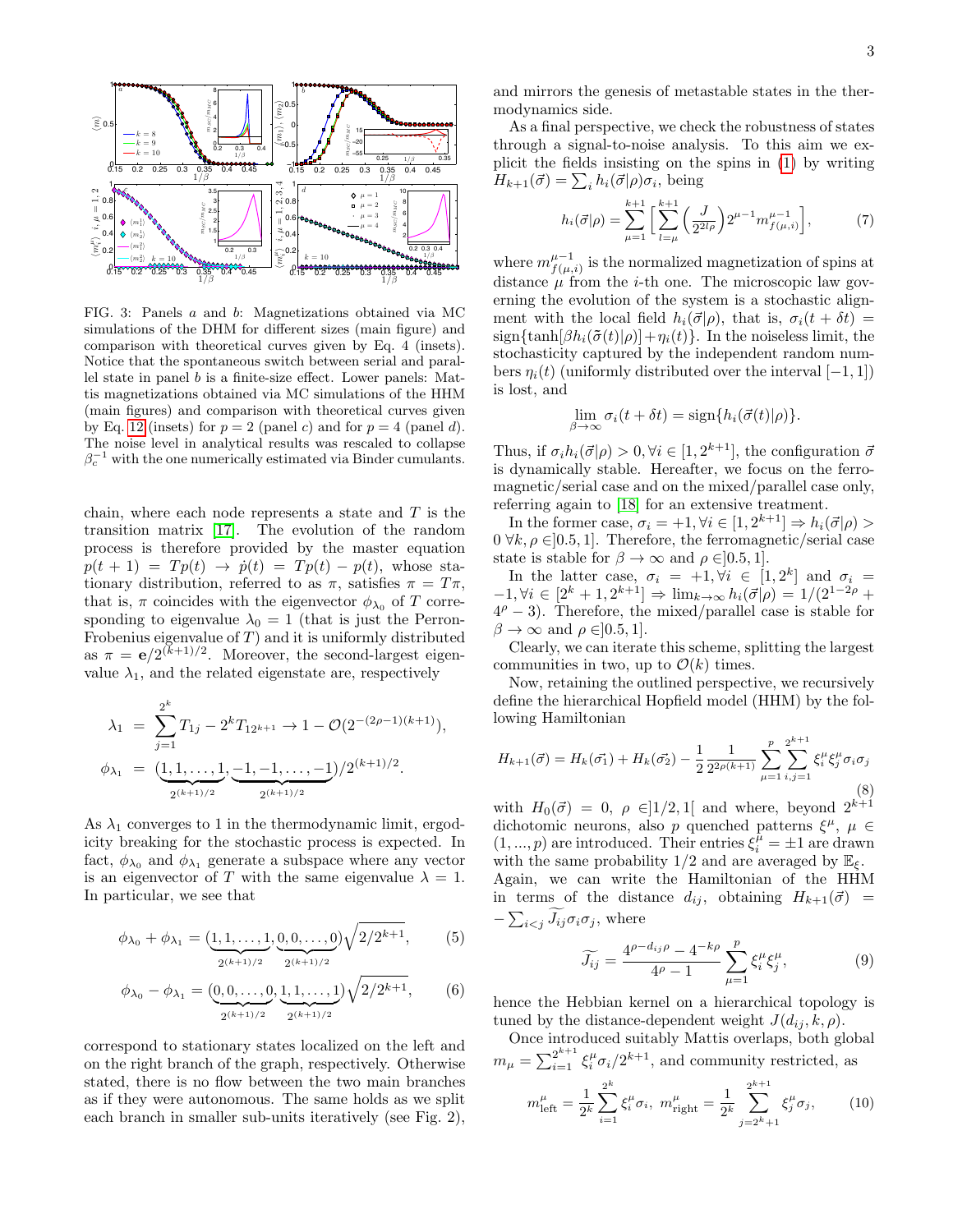

FIG. 4: Left panel: Phase diagram for the DHM as derived from the signal-to-noise analysis. The curves separating different phases are obtained by solving numerically the transcendental equation tanh $[\beta h_i(\vec{\sigma}, \rho, k)] = 1$  as a function of  $\beta$ and  $\rho$ . Here we fixed  $k = 7$  and we focused on four different configurations (pure state, parallel state and states where sub-communities made of four and eight spins, respectively, are misaligned with respect to the bulk). Right panel:  $p_{\text{crit}}^{\text{pure}}$ (solid line) and  $p_{\text{crit}}^{\text{parallel}}$  (dashed line), as a function of  $\sigma$  and for several choices of  $k$ , as explained by the legend.

the statistical-mechanical route returns a non-mean field approximation for the pressure of the serialretrieval state as  $\alpha \ge \sup_m {\log 2 - \frac{\beta}{2} \sum_{\mu=1}^p m_{\mu}^2 C_{2\rho}} +$  $\mathbb{E}_{\xi} \log \cosh \left[\sum_{\mu=1}^{p} (\beta m_{\mu} C_{2\rho}) \xi^{\mu} \right]$ , with optimal order parameters fulfilling

$$
m^{\mu} = \mathbb{E}_{\xi} \xi^{\mu} \tanh\{\beta \sum_{\nu=1}^{p} (C_{2\rho} m^{\nu}) \xi^{\nu}\},\tag{11}
$$

and critical temperature  $\beta_c^{-1} = C_{2\rho}$ . Assuming two different families of Mattis magnetizations  $\{m_{1,2}^{\mu}\}_{\mu=1}^{p}$  for the largest communities (left and right), we get a nonmean-field approximation for parallel-retrieval pressure

<span id="page-3-9"></span>
$$
\begin{array}{lcl} \alpha & \geq & \displaystyle \sup_{\{m_{1,2}^\mu\}} \{ \ln 2 - \frac{\beta}{2} C_{2\rho} \sum_{\mu=1}^p \frac{(m_1^\mu)^2 + (m_2^\mu)^2}{2} \\ & + & \displaystyle \frac{1}{2} \mathbb{E}_\xi [ L(\sum_{\mu=1}^p (\beta m_1^\mu C_{2\rho} + \xi^\mu)) + L(\sum_{\mu=1}^p (\beta m_2^\mu C_{2\rho})) ] \}, \end{array}
$$

whose disentangled optimal order parameters satisfy

$$
m_{1,2}^{\mu} = \mathbb{E}_{\xi} \{ \xi^{\mu} \tanh[\beta \sum_{\nu=1}^{p} C_{2\rho} m_{1,2}^{\nu} \xi^{\nu}] \}, \qquad (12)
$$

returning again  $\beta_c^{-1} = C_{2\rho}$  and the behavior sketched in Fig.3. We could use this argument iteratively

splitting the system in smaller and smaller blocks: in  $M$  times, we have to use different magnetizations (for these  $2^M$  small communities) until the  $k + 1 -$ M level. The procedure keeps working as far as  $\lim_{k\to\infty}\sum_{l=k-M}^{k} 2^{l(1-2\rho)}\sum_{\mu=1}^{p} m_l^{\mu} = 0$ , hence, if we want the system to cope with  $p$  patterns at once, we need p different blocks, thus  $M = \log(p)$  and at best, as  $2^{(1-2\rho)[k-\log(p)]}, p/2^k \to 0 \text{ as } k \to \infty, p \leq \mathcal{O}(k).$ 

This picture is confirmed by the signal-to-noise analysis: we start from the pure state, i.e.,  $\sigma_i = \xi_i^{\mu}$ , and check its stability writing  $\sigma_i h_i(\vec{\sigma}|\rho)$  as a signal term plus a noise term and then comparing their amplitudes:

$$
\xi_i^{\mu} h_i(\vec{\sigma}|\rho) = \xi_i^{\mu} \sum_{\nu=1}^p \xi_i^{\nu} \sum_{d=1}^k J(d, K, \rho) \sum_{j:d_{ij}=d} \xi_j^{\nu} \xi_j^{\mu} = S + R(\xi), \tag{13}
$$

where  $S = \sum_{d=1}^{k} J(d, k, \rho) 2^{d-1} \geq 0$ , while

$$
R(\xi) = \xi_i^{\mu} \sum_{\nu \neq \mu}^{p} \xi_i^{\nu} \sum_{d=1}^{k} J(d, k, \rho) \sum_{j:d_{ij}=d} \xi_j^{\nu} \xi_j^{\mu}.
$$

As clearly  $\langle R(\xi)\rangle_{\xi} = 0$ , we need to evaluate when the ratio  $S/\sqrt{\langle R(\xi)^2 \rangle_{\xi}} \to 1$ : the latter returns, the maximum load  $p_{\text{crit}}^{\text{pure}}(k,\rho)$  storable by the network before the noise prevails over the signal and retrieval becomes forbidden. As for parallel-retrieval stability, forcing  $\sigma_i = \xi_i^{\mu}$   $\forall i \in$  $[1, 2^k]$  and  $\sigma_i = \xi_i^{\gamma} \ \forall i \in [2^k + 1, 2^{k+1}]$  for  $\mu \neq \gamma$ , and splitting again  $\sigma_i h_i(\vec{\sigma}|\rho)$  in a signal plus a noise term, we can check again the maximum load  $p_{\text{crit}}^{\text{parallel}}(k, \rho)$  storable by the network. Both  $p_{\text{crit}}^{\text{pure}}(k,\rho)$  and  $p_{\text{crit}}^{\text{parallel}}(k,\rho)$  are monotonically decreasing functions of  $\rho$ , and they converge to the finite value  $(4^{\rho}-1)(4^{2\rho}-2)/(-3 \times 4^{\rho}+4^{2\rho}+2)^2+1$ as k gets larger (see Fig. 4 and [\[18\]](#page-4-7) for more details).

Summarizing, beyond classical retrieval, the network is able to safely handle multiple patterns, too. However, there is a cost in terms of capacity: as we can neglect weak links among upper levels - those that become effectively negligible in the thermodynamic limit - communities perform autonomously, yet, globally, the network loses a significant amount of bit-storing synapses. Thus a new compromise appear in non-mean-field cognitive systems: increasing multitasking capabilities diminishes the processor capacity, the trigger between them being ruled mainly by the rate of interaction decay  $\rho$ .

Sapienza University, GNFM-INdAM and INFN are acknowledged for financial support.

- <span id="page-3-0"></span>[1] M. Newman, Networks, Oxford University Press (2010).
- <span id="page-3-1"></span>[2] A. Vespignani, G. Caldarelli, Large Scale Structure and
- <span id="page-3-2"></span>Dynamics of Complex Networks, World Sci. Publ. (2007). [3] E. Bullmore, O. Sporns, Nat. Rev. Neurosci. 13, 366 (2012).
- <span id="page-3-3"></span>[4] A. Kumar, et al., *Trends Neurosci*. **36**, 579 (2013).
- <span id="page-3-4"></span>[5] L. K. Gallos, et al., Proc. Natl. A. Soc. 104, 7746 (2007).
- <span id="page-3-5"></span>[6] C. Conaco, et al., *Proc. Natl. A. Soc.* **109**, 10612 (2012).
- <span id="page-3-6"></span>[7] P. Moretti, M.A. Munoz, Nature Comm. 4, 2521 (2013).
- <span id="page-3-7"></span>[8] J.J. Hopfield, *Proc. Natl. Acad. Sci.* **79**, 2554 (1982).
- <span id="page-3-8"></span>[9] D.J. Amit, Modeling brain function, Cambridge University Press (1992).